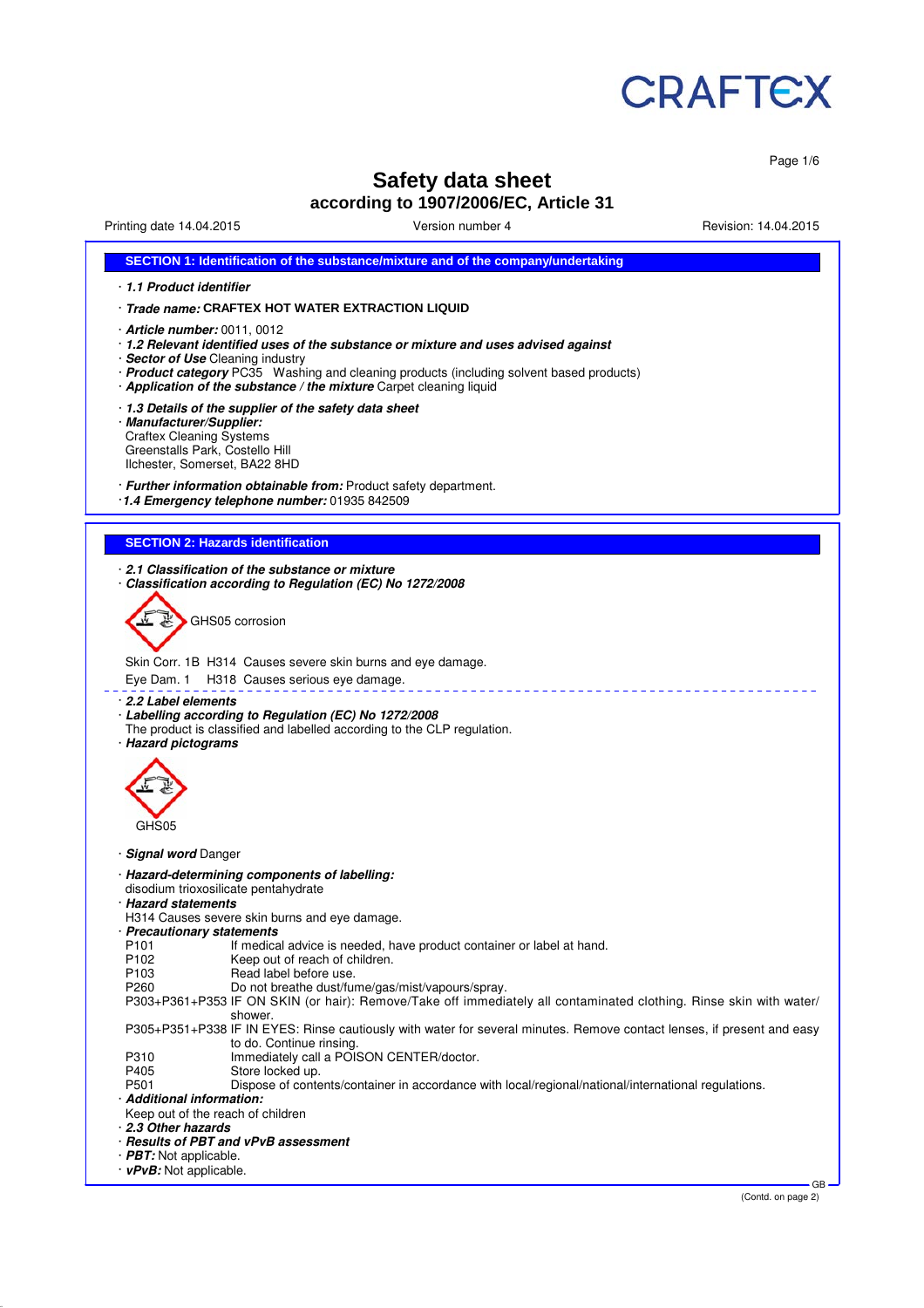Printing date 14.04.2015 The Version number 4 Revision: 14.04.2015

(Contd. of page 1)

10-25%

**Trade name: CRAFTEX HOT WATER EXTRACTION LIQUID**

#### **SECTION 3: Composition/information on ingredients**

· **3.2 Chemical characterisation: Mixtures**

- · **Description:** Mixture of substances listed below with nonhazardous additions.
- · **Dangerous components:**
	- CAS: 10213-79-3 disodium trioxosilicate pentahydrate
- EINECS: 229-912-9 Skin Corr. 1B, H314; O Acute Tox. 4, H302; STOT SE 3, H335
- · **Regulation (EC) No 648/2004 on detergents / Labelling for contents**

phosphates, perfumes  $\sim$  5%

#### **SECTION 4: First aid measures**

· **4.1 Description of first aid measures**

- · **General information:** Immediately remove any clothing soiled by the product.
- · **After inhalation:** In case of unconsciousness place patient stably in side position for transportation.
- · **After skin contact:** Immediately wash with water and soap and rinse thoroughly.
- · After eye contact: Rinse opened eye for several minutes under running water. Then consult a doctor.
- · **After swallowing:** Drink plenty of water and provide fresh air. Call for a doctor immediately.
- · **4.2 Most important symptoms and effects, both acute and delayed** No further relevant information available.
- · **4.3 Indication of any immediate medical attention and special treatment needed**
- No further relevant information available.

#### **SECTION 5: Firefighting measures**

- · **5.1 Extinguishing media**
- · **Suitable extinguishing agents:** CO2, powder or water spray. Fight larger fires with water spray or alcohol resistant foam.
- · **5.2 Special hazards arising from the substance or mixture** No further relevant information available.
- · **5.3 Advice for firefighters**
- · **Protective equipment:** No special measures required.

#### **SECTION 6: Accidental release measures**

- · **6.1 Personal precautions, protective equipment and emergency procedures** Wear protective equipment. Keep unprotected persons away. · **6.2 Environmental precautions:** Dilute with plenty of water. Do not allow to enter sewers/ surface or ground water. · **6.3 Methods and material for containment and cleaning up:** Absorb with liquid-binding material (sand, diatomite, acid binders, universal binders, sawdust). Use neutralising agent. Dispose contaminated material as waste according to item 13. Ensure adequate ventilation.
- · **6.4 Reference to other sections**
- See Section 7 for information on safe handling.
- See Section 8 for information on personal protection equipment.
- See Section 13 for disposal information.

#### **SECTION 7: Handling and storage**

- · **7.1 Precautions for safe handling**
- Ensure good ventilation/exhaustion at the workplace. Prevent formation of aerosols.
- · **Information about fire and explosion protection:** No special measures required.
- · **7.2 Conditions for safe storage, including any incompatibilities**
- · **Storage:**
- · **Requirements to be met by storerooms and receptacles:** No special requirements.
- · **Information about storage in one common storage facility:** Not required.
- · **Further information about storage conditions:** Keep container tightly sealed.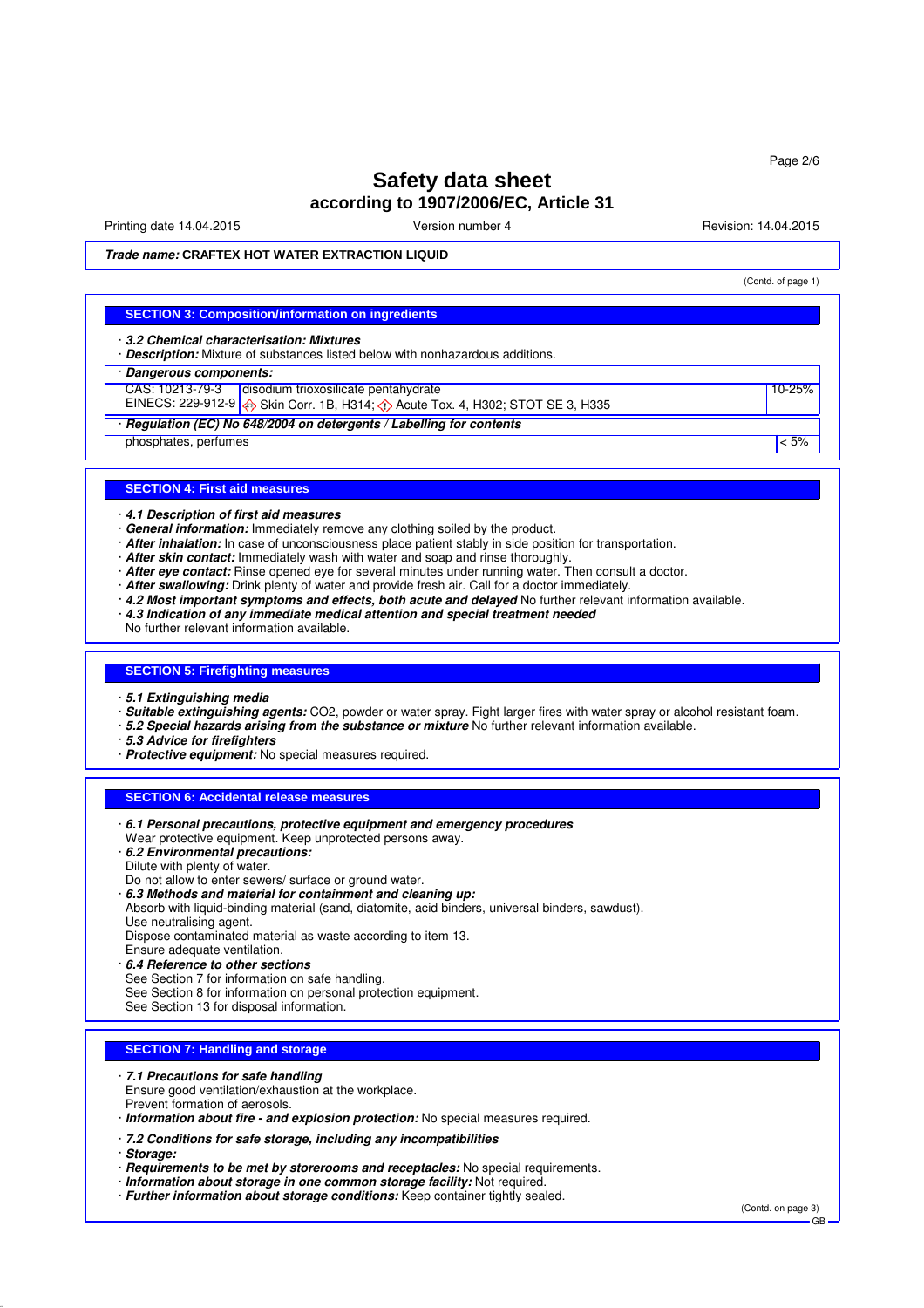Printing date 14.04.2015 The Version number 4 Revision: 14.04.2015

(Contd. of page 2)

## **Trade name: CRAFTEX HOT WATER EXTRACTION LIQUID**

· **7.3 Specific end use(s)** No further relevant information available.

## **SECTION 8: Exposure controls/personal protection**

- · **Additional information about design of technical facilities:** No further data; see item 7.
- · **8.1 Control parameters**
- · **Ingredients with limit values that require monitoring at the workplace:**
- The product does not contain any relevant quantities of materials with critical values that have to be monitored at the workplace.
- · **Additional information:** The lists valid during the making were used as basis.
- · **8.2 Exposure controls**
- · **Personal protective equipment:**
- · **General protective and hygienic measures:**
- Keep away from foodstuffs, beverages and feed.
- Immediately remove all soiled and contaminated clothing
- Wash hands before breaks and at the end of work.
- Avoid contact with the eyes and skin.
- · **Respiratory protection:**
- In case of brief exposure or low pollution use respiratory filter device. In case of intensive or longer exposure use selfcontained respiratory protective device.
- · **Protection of hands:**



Protective gloves

The glove material has to be impermeable and resistant to the product/ the substance/ the preparation.

Due to missing tests no recommendation to the glove material can be given for the product/ the preparation/ the chemical mixture.

Selection of the glove material on consideration of the penetration times, rates of diffusion and the degradation

#### · **Material of gloves**

- The selection of the suitable gloves does not only depend on the material, but also on further marks of quality and varies from manufacturer to manufacturer. As the product is a preparation of several substances, the resistance of the glove material can not be calculated in advance and has therefore to be checked prior to the application.
- · **Penetration time of glove material**
- The exact break through time has to be found out by the manufacturer of the protective gloves and has to be observed. · **Eye protection:**



Tightly sealed goggles

## **SECTION 9: Physical and chemical properties**

| · 9.1 Information on basic physical and chemical properties<br><b>General Information</b><br>Appearance: |                                |
|----------------------------------------------------------------------------------------------------------|--------------------------------|
| Form:                                                                                                    | Liquid                         |
| Colour:                                                                                                  | Blue                           |
| · Odour:                                                                                                 | Lemon                          |
| Odour threshold:                                                                                         | Not determined.                |
| pH-value at 20 $°C$ :                                                                                    | 12.5                           |
| Change in condition<br>Melting point/Melting range:<br><b>Boiling point/Boiling range:</b>               | Undetermined.<br>Undetermined. |
| · Flash point:                                                                                           | Not applicable.                |
|                                                                                                          | (Contd. on page 4)             |

GB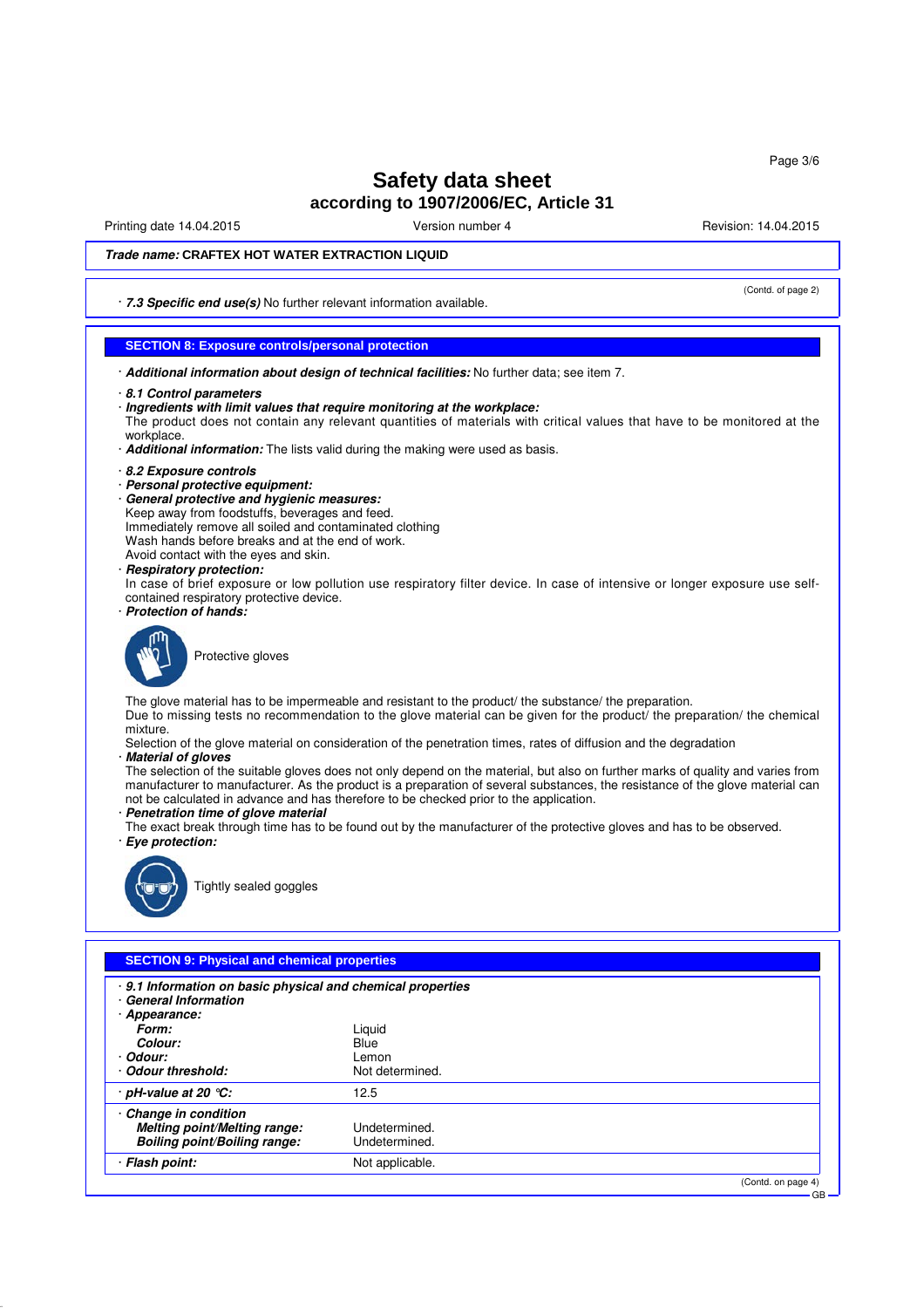Printing date 14.04.2015 **Version number 4** Newsley Revision: 14.04.2015

# **Trade name: CRAFTEX HOT WATER EXTRACTION LIQUID**

|                                                                             | (Contd. of page 3)                                                       |
|-----------------------------------------------------------------------------|--------------------------------------------------------------------------|
| · Flammability (solid, gaseous):                                            | Not applicable.                                                          |
| Ignition temperature:                                                       |                                                                          |
| Decomposition temperature:                                                  | Not determined.                                                          |
| Self-igniting:                                                              | Product is not selfigniting.                                             |
| Danger of explosion:                                                        | Product does not present an explosion hazard.                            |
| <b>Explosion limits:</b><br>Lower:<br>Upper:                                | Not determined.<br>Not determined.                                       |
| Vapour pressure:                                                            | Not determined.                                                          |
| Density:<br>· Relative density<br>Vapour density<br><b>Evaporation rate</b> | Not determined.<br>Not determined.<br>Not determined.<br>Not determined. |
| Solubility in / Miscibility with<br>water:                                  | Fully miscible.                                                          |
| · Partition coefficient (n-octanol/water): Not determined.                  |                                                                          |
| <b>Viscosity:</b><br>Dynamic:<br>Kinematic:                                 | Not determined.<br>Not determined.                                       |
| Solvent content:<br>Organic solvents:<br>VOC (EC)                           | $0.0\%$<br>0.01%                                                         |
| Solids content:<br>9.2 Other information                                    | 17.0%<br>No further relevant information available.                      |

#### **SECTION 10: Stability and reactivity**

· **10.1 Reactivity**

· **10.2 Chemical stability**

· **Thermal decomposition / conditions to be avoided:** No decomposition if used according to specifications.

- · **10.3 Possibility of hazardous reactions** No dangerous reactions known.
- · **10.4 Conditions to avoid** No further relevant information available.
- · **10.5 Incompatible materials:** No further relevant information available.
- · **10.6 Hazardous decomposition products:** No dangerous decomposition products known.

## **SECTION 11: Toxicological information**

· **11.1 Information on toxicological effects**

· **Acute toxicity:**

#### · **LD/LC50 values relevant for classification:**

**10213-79-3 disodium trioxosilicate pentahydrate**

- Oral LD50 770 mg/kg (mouse)
	- 1280 mg/kg (rat)  $LC50/96 h | 3185 mg/l (fish)$
	-
- · **Primary irritant effect:**
- · **on the skin:** Caustic effect on skin and mucous membranes.
- · **on the eye:** Strong caustic effect.
- · **Sensitisation:** No sensitising effects known.
- · **Additional toxicological information:**

The product shows the following dangers according to the calculation method of the General EU Classification Guidelines for Preparations as issued in the latest version: **Corrosive** 

(Contd. on page 5)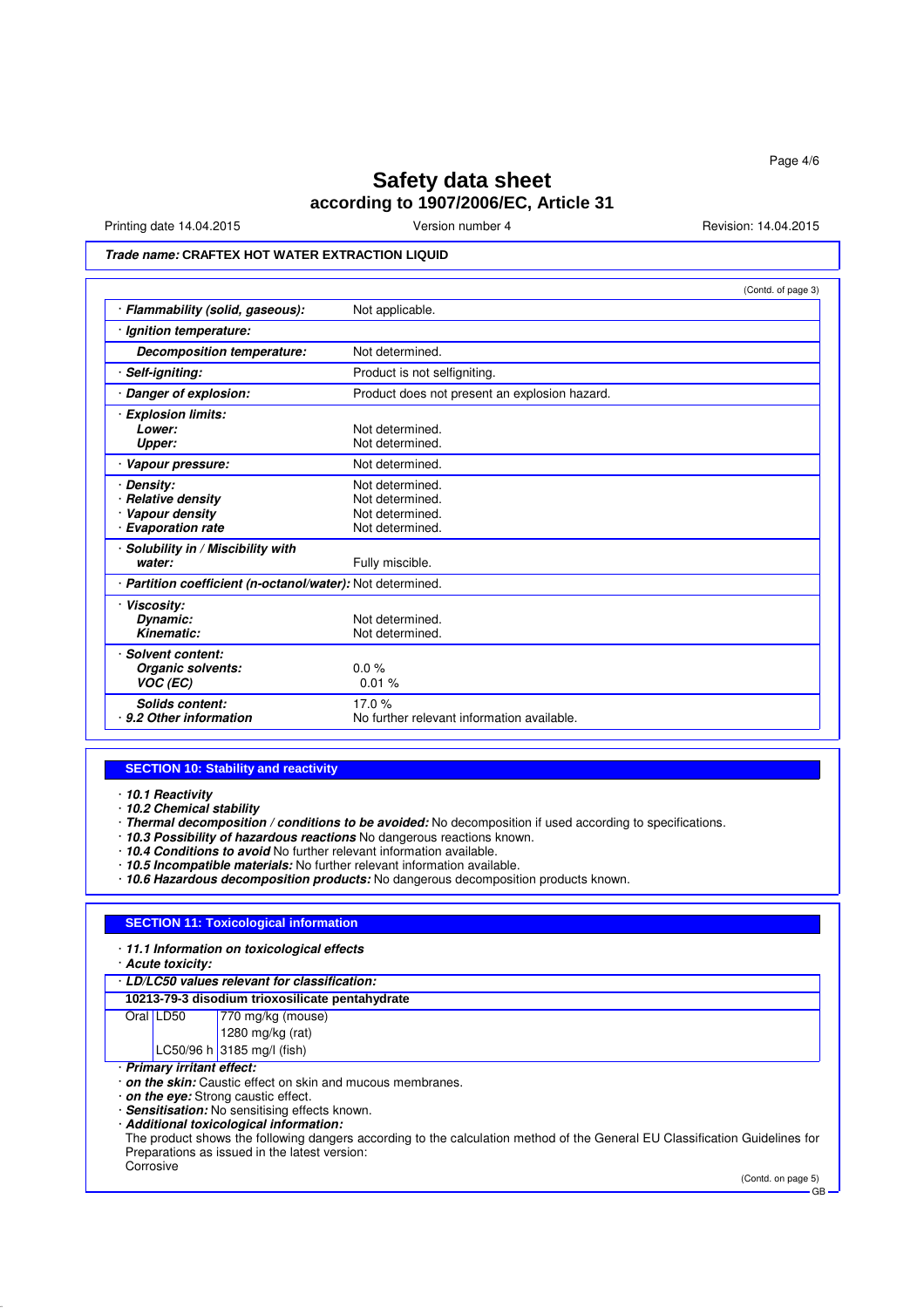Printing date 14.04.2015 The Version number 4 Revision: 14.04.2015

## **Trade name: CRAFTEX HOT WATER EXTRACTION LIQUID**

(Contd. of page 4) Contd.<br>Swallowing will lead to a strong caustic effect on mouth and throat and to the danger of perforation of esophagus and stomach.

## **SECTION 12: Ecological information**

- · **12.1 Toxicity**
- · **Aquatic toxicity:**
- **10213-79-3 disodium trioxosilicate pentahydrate**
- EC50/48 h 4857 mg/l (daphnia)
- · **12.2 Persistence and degradability** No further relevant information available.
- · **12.3 Bioaccumulative potential** No further relevant information available.
- · **12.4 Mobility in soil** No further relevant information available.
- · **Additional ecological information:**
- · **General notes:**

Water hazard class 1 (German Regulation) (Self-assessment): slightly hazardous for water

- Do not allow undiluted product or large quantities of it to reach ground water, water course or sewage system.
- Must not reach sewage water or drainage ditch undiluted or unneutralised.

Rinse off of bigger amounts into drains or the aquatic environment may lead to increased pH-values. A high pH-value harms aquatic organisms. In the dilution of the use-level the pH-value is considerably reduced, so that after the use of the product the aqueous waste, emptied into drains, is only low water-dangerous.

- · **12.5 Results of PBT and vPvB assessment**
- · **PBT:** Not applicable.
- · **vPvB:** Not applicable.
- · **12.6 Other adverse effects** No further relevant information available.

#### **SECTION 13: Disposal considerations**

· **13.1 Waste treatment methods**

· **Recommendation** Must not be disposed together with household waste. Do not allow product to reach sewage system.

· **Uncleaned packaging:**

- · **Recommendation:** Disposal must be made according to official regulations.
- · **Recommended cleansing agents:** Water, if necessary together with cleansing agents.

| <b>SECTION 14: Transport information</b>                                        |                 |        |
|---------------------------------------------------------------------------------|-----------------|--------|
| $\cdot$ 14.1 UN-Number<br>· ADR, ADN, IMDG, IATA                                | None            |        |
| 14.2 UN proper shipping name<br>· ADR, ADN, IMDG, IATA                          | None            |        |
| 14.3 Transport hazard class(es)                                                 |                 |        |
| · ADR, ADN, IMDG, IATA<br>· Class                                               | None            |        |
| · 14.4 Packing group<br>· ADR, IMDG, IATA                                       | None            |        |
| 14.5 Environmental hazards:<br>· Marine pollutant:                              | No.             |        |
| 14.6 Special precautions for user                                               | Not applicable. |        |
| 14.7 Transport in bulk according to Annex II of<br>MARPOL73/78 and the IBC Code | Not applicable. |        |
| · UN "Model Regulation":                                                        |                 |        |
|                                                                                 |                 | $GB -$ |

(Contd. on page 6)